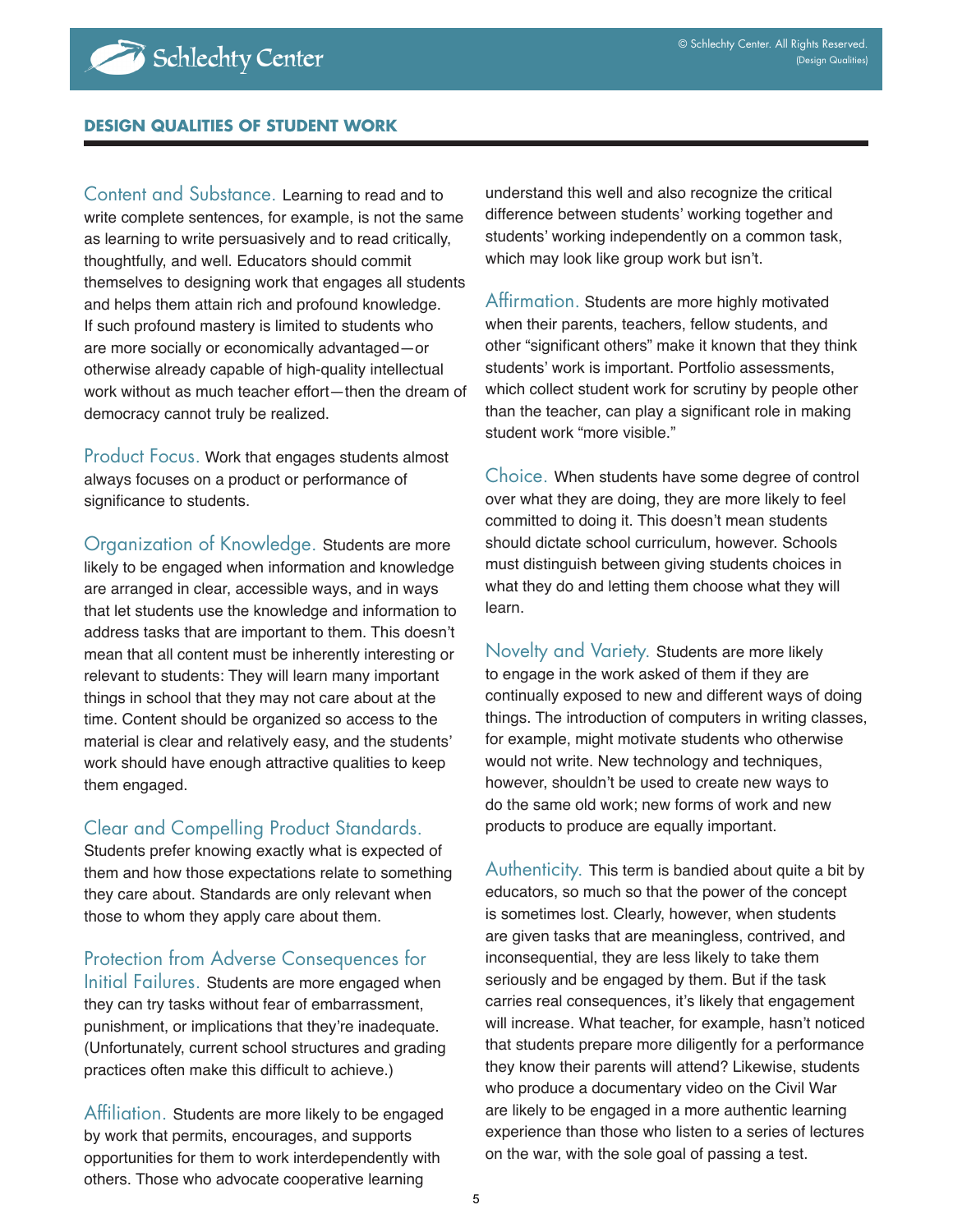## **Side 1: Using the Design Qualities to FOCUS ON THE "WHO"**

## **Use the following questions to guide your thinking about your students.**

| <b>Content and Substance</b>                                                  | Del How do students feel about this subject/skill? Do they find it intrinsically valuable, or are they<br>disinterested, or maybe even hostile, toward the topics to be considered?<br>DI How much experience have students had with the subject of this standard, and how<br>successful have they been?                                                |
|-------------------------------------------------------------------------------|---------------------------------------------------------------------------------------------------------------------------------------------------------------------------------------------------------------------------------------------------------------------------------------------------------------------------------------------------------|
| <b>Product Focus</b>                                                          | Mhat kinds of products, performances, or exhibitions that students experienced in the past<br>seem to be of interest to them?                                                                                                                                                                                                                           |
| Organization of<br><b>Knowledge</b>                                           | Mhat types of instructional approaches do these students most value?<br>How do these students like to learn?<br>D What are the interests of these students I may take into account if they find the content<br>uninteresting?<br>Mhat technologies appeal to these students?                                                                            |
| <b>Clear and Compelling</b><br><b>Product Standards</b>                       | Del To what degree do these students find it important to assess their own work in terms of<br>the standards set?<br>Do they enjoy participating in group assessment processes?<br>D How do these students prefer that the standards by which their work will be assessed be<br>made clear?                                                             |
| <b>Protection from</b><br><b>Adverse Consequences</b><br>for Initial Failures | Do students accept failure as a normal part of the learning process?<br>Do students have access to the resources needed to do their work (people, time,<br>technologies)?<br>Do students feel safe in taking risks?                                                                                                                                     |
| <b>Affiliation</b>                                                            | Mhat has been the prior experience of students with work that required collaboration, and<br>how do they feel about this experience?<br>Do students have the team skills and group skills that might be required to work with<br>others?<br>Do students know enough about group processes to analyze and evaluate the operation<br>of their own groups? |
| <b>Affirmation</b>                                                            | What opportunities to make their schoolwork public appeal to this group?<br>DI How important is it to these students that others view, use, or respond to the work they<br>are doing in school? Whom would they prefer see their work?                                                                                                                  |
| <b>Choice</b>                                                                 | In what areas do students want choice in the classroom or school?<br>$\blacktriangleright$ To what extent do these students like to be part of making decisions regarding the<br>processes used in assessing their performance and determining the standards by which<br>their performance will be evaluated?<br><b>SOLVERN PRINT</b>                   |
| <b>Novelty and Variety</b>                                                    | Take these students able to maintain intellectual work for sustained periods of time?<br>Do they generally get excited about the pursuit of ideas, or do they need to be attracted by<br>unique or novel packaging of the ideas (i.e., skits, video games, plays, etc.)?                                                                                |
| <b>Authenticity</b>                                                           | Notative IV What is meaningful and significant in the students' lives, and what results do they find<br>important? For example, what topics, activities, hobbies, extracurricular activities are<br>appealing? What makes such things interesting to them? What results do they realize from<br>these activities?                                       |
|                                                                               | <b>Schlechty Center</b><br>© Schlechty Center. All Rights Reserved.                                                                                                                                                                                                                                                                                     |

6